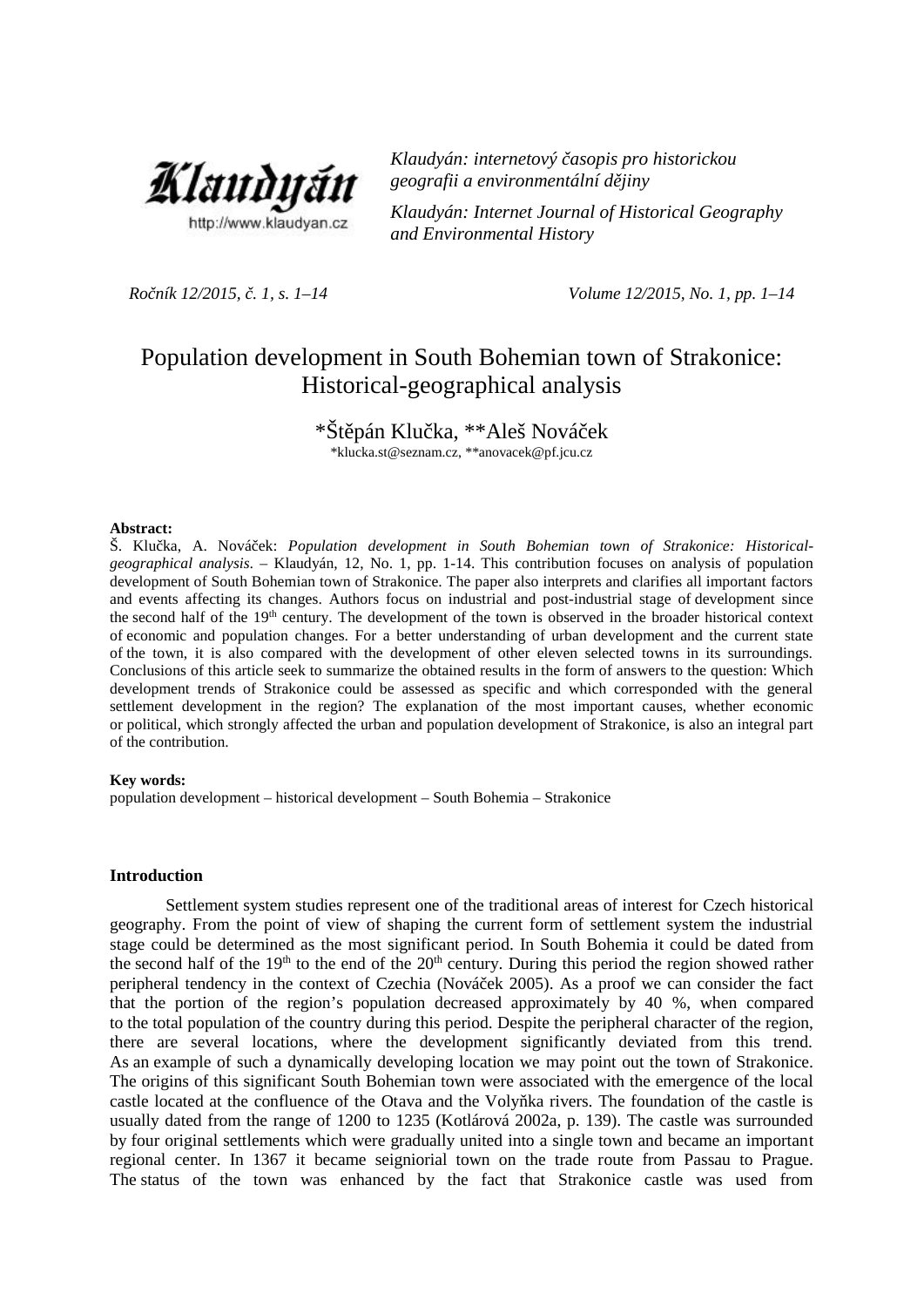the15th to the late 17<sup>th</sup> century as the main seat of the Order of St. John in the Czech lands. As in many other similar towns even the development in Strakonice was negatively affected by the period of the Hussite Wars and Thirty Years' War. The crucial stage of shaping the current form and status of the town begins with the onset of the industrial revolution and the first industrialization in the 19th century. But the real rise of the town was connected mainly to the socialist industrialization from 1950s to 1970s. This stage significantly influenced the settlement system of the region in favor of several district towns. As a result of these changes Strakonice became one of the most important regional centers in terms of industrialization.

The article aims to undercover the roots of contemporary significance and status of the town in the settlement system through the analysis of population development. For this purpose the paper focuses especially on the industrial stage. The explanation of possible factors and causes that has affected the development is not the only aim. The paper also tries to distinguish general and specific trends therefore it provides comparison with the population development of the whole region and also with a few other selected towns throughout different historical periods. The article is based on the results of research conducted for the bachelor's thesis of one of the authors (Klu ka 2013). This paper represents a modified English version of an article that the authors published in Czech language in regional periodical (Klu ka, Nová ek 2014).

### **Applied methodology**

A population development research with the usage of the historical-geographical analysis usually requires several necessary steps. First of all there should be an appropriate phasing of the timeline and the selection of towns for the comparison with the development of Strakonice. In general, the periodization of the study is divided into pre-industrial, industrial and post-industrial stages (Rostow 1960, Bell 1973, Purš 1973, Hampl 1998). Population development itself is monitored with the focus on the industrial and post-industrial stages, because of its major impact on the current form of the settlement system. Considering the limited availability of statistical data, we have chosen the year 1850 as an initial starting date. Statistical data were collected separately for each town (Retrospektivní lexikon obcí SSR 1850–1970, Historický lexikon obcí eské republiky 1869–2005). The data on the population of Strakonice and other towns is for better time comparability always related to the current territory of the municipality. The analyzed period was further divided into several sub-stages (see Fig. 3–10). In order to detect the specifics of population development of Strakonice, it was necessary to compare its population development also with that of other settlements in the region along with comparison with the general trends in the population development of the region and the whole Czechia. For this purpose and on the basis of predetermined criteria (for more information see Klu ka 2013, p. 20) we selected 11 other towns: eské Bud jovice, Písek, Tábor, Prachatice, eský Krumlov, Jindřich v Hradec, Blatná, Volyn, Vodány, Sušice and Horaž ovice.

The core of the analysis was based on the statistical data processing, for instance the comparison and evaluation of population development through the calculation of percentage gains or decreases. There were also other indicators, including the relative index of change (RIZ). This index serves as an indicator of the rate of growth (or decrease) due to the superior territorial unit. Our selected towns and their sum is related to the diameter of South Bohemian Region (mean value  $= 1,00$ ). Calculation of the relative index of change in the population of the town in certain period due to the South Bohemian Region is as follows:

$$
RIZ = \frac{K_m/P_m}{K_k/P_k}
$$

*Notes:* Km = population of the town at the end of the interval period, Pm = population of the town at the beginning of the interval period,  $Kk =$  population of the region at the end of the interval period, Pk = population of the region at the beginning of the interval period.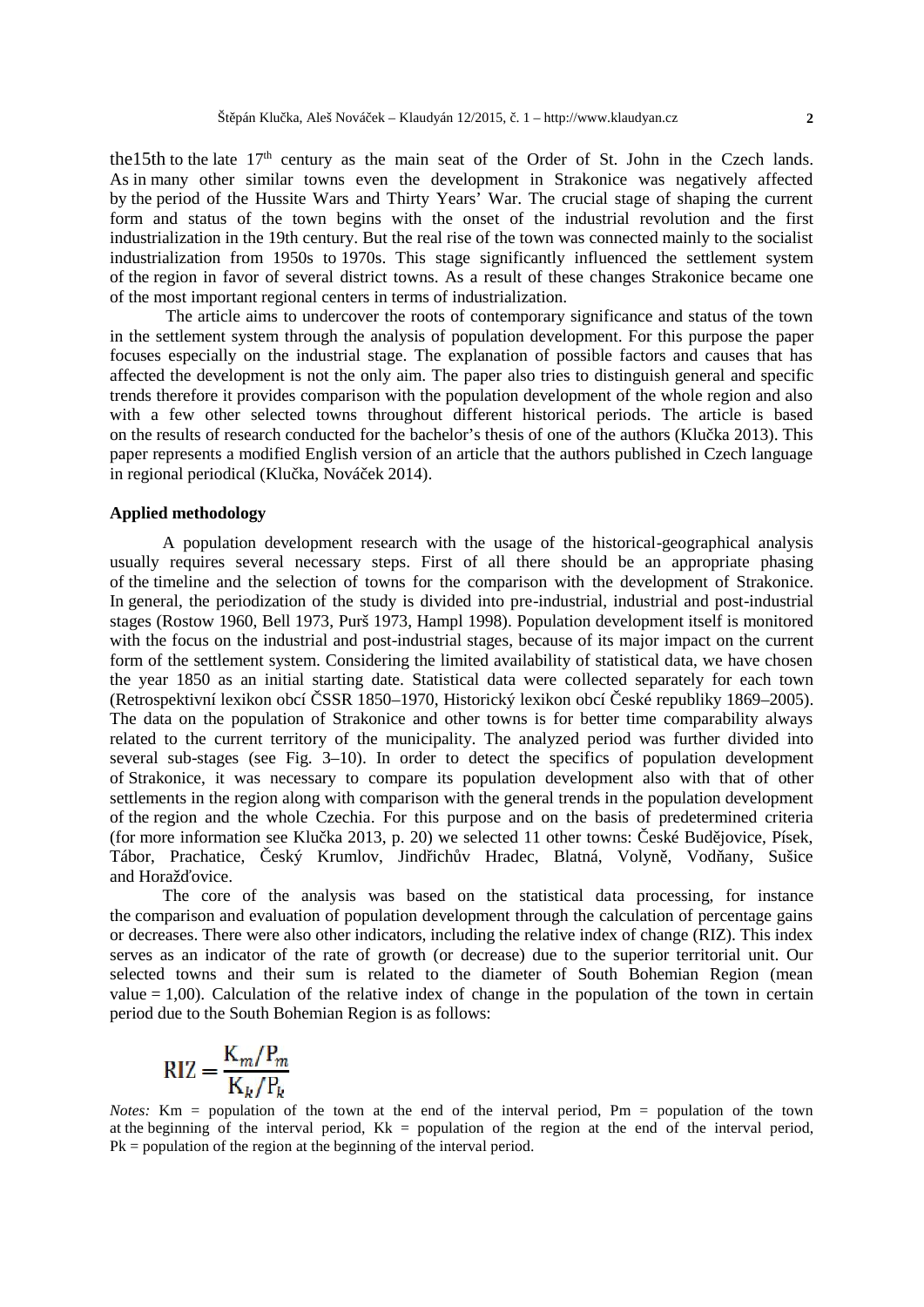# **Analysis of population development in Strakonice in comparison with selected towns in South Bohemia**

The process of settlement of South Bohemia proceeded relatively slowly. The main reason was the large distance from the densely populated fertile core areas, from where people gradually came (from vicinity of the Danube, Elbe and today's Prague, and later significantly less from the vicinity of Pilsen). Most of the region lacks fertile soils and it was initially covered with hardly penetrable vegetation (Nováček 2012). The area of Strakonice located in the north-western part of South Bohemian Region is characterized by slightly undulated countryside. Scattered settlements were centered alongside rivers. Foundation of the castle in the years of 1220 to 1235 could be seen as the beginning of urban development of Strakonice (Kupka 2005, p. 5; Cvr ek 1989, p. 24–25). The original settlement was divided into four small settlements: Žabokrty, Strakonice, Bezd kov and Lom. During the following century, Strakonice became an important regional center thanks to its strategic location at the junction of important trade routes. At the latest by 1367, Strakonice became the town in the ownership of the House of Bavors. Its authority was later substituted by the Order of St. John (later known as the Knights Hospitaller). The development in the 14<sup>th</sup> century was slowed down because of the negative impact of the Hussite Wars, when the town acted as catholic base. The following period of Early Modern Age was associated with acquisition of new privileges and guild production with focus on clothing. There also was a strong Jewish community. The positive trend of development in the first half of the  $17<sup>th</sup>$  century was strongly affected by the Thirty Years' War. Only one third of population remained in the town after the war (Cvr ek 1989, p. 72–73). Despite a partial economic recovery Strakonice copied the development typical for most Czech towns. It means that minimal population growth was regularly disturbed by epidemics. In the first half of the 19th century, when the industrialization started in the region, Strakonice was considered a medium-sized town. Its population, including the agglomeration (especially Bezděkov) did not exceed 5 000 inhabitants (Ku $a$  2008, p. 52–72).



**Fig. 1:** Population development in Strakonice 1850–2011

*Source: Historický lexikon obcí eské republiky 1869–2001, Klu ka (2013). Notes:* The data is based on the current territory of municipalities.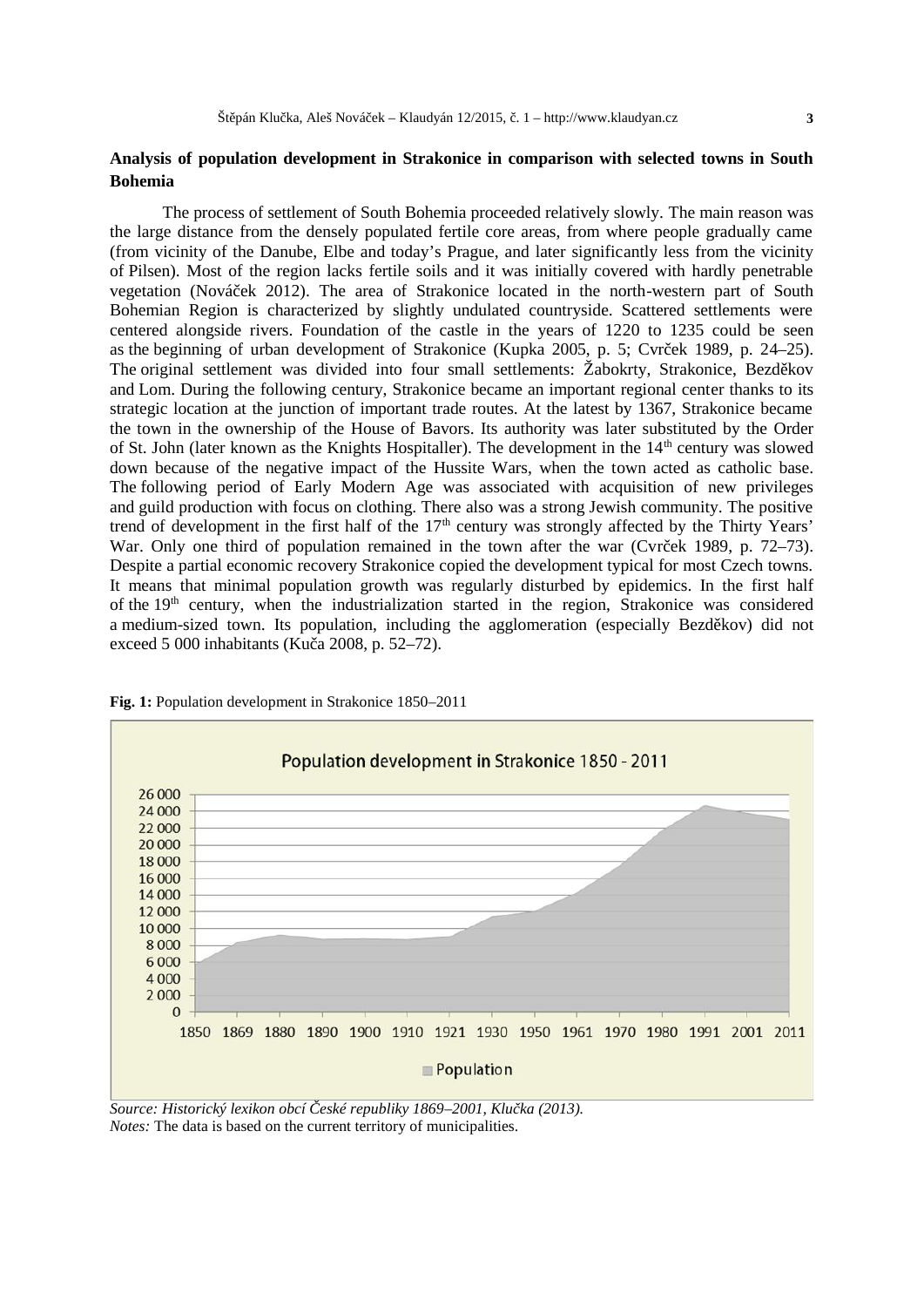As already mentioned, the population of the region in the reporting period 1850–2011 increased only marginally, from 626 879 in 1850 to the current number of 639 099, which is only 2% increase. For comparison, the overall population growth of Czechia increased by almost 60 %. This stagnation of the population development of the region could be attributed to its peripheral position, long persistent agrarian character, lack of raw materials and delayed industrialization. Another important phenomenon was negative migration balance which was a concomitant with this situation all the time until the 1970s. In addition to the German population, people moved to neighboring regions for better work opportunities. As a result of this situation the region lost the part of the population that could eventually have supported the growth of South Bohemian towns, if they had remained. Therefore, the growth of towns in South Bohemia did not reach at such a pace as in many Czech industrial regions (with the exception of eské Bud jovice). This fact also resulted in the development of Strakonice, where the population grew relatively slowly, or even stagnated from the mid-19th century until the establishment of independent Czechoslovakia.

The first phase of the development defined between the years 1850–1890 initially brought a population growth, which was recognized by the census in 1880. Until that date, the population increased from 5 702 to 9 246 (see tab. 1), and the town became one of the few settlements of the region with a significant proportion of industrial production. The early industrialization was represented especially by manufacturing of fezzes and other textile production for export. This production was mainly caused by the foundation of Fezko company in 1812. Although the introduction of railways (more information in Hlava ka 1990) to Strakonice in 1868 brought an extra boost for business development, it did not affect the population growth significantly. By the time of the establishment of independent Czechoslovakia the town underwent a period of stagnation and its population was just under below nine thousand inhabitants. This stagnation was caused by the reduction of textile production due to partial crisis in this sector and by problems with fezzes export (Berka 2002, p. 47). Layoffs workforce led many people to leave the city, including emigration overseas. The construction of a local railways linking Strakonice with B eznice and Blatná in the north and Volyn, Vimperk and Volary in the south did not change the situation. In the period 1890–1910 there was rather decreasing tendency in terms of the significance in the settlement system, because most of the observed surrounding towns (with exception of Blatná and Horaž ovice) showed more or less growth trends. The decline in economic activity in Strakonice deepened by the First World War.

Better times for the town's development came with the establishment of Czechoslovakia. In 1919 there was an important administrative change, which merged independent municipalities Strakonice and Nové Strakonice. As a result of this change, Strakonice became a compact and significant economic center in the region again (Kupka 2005, p. 13). In the 1920s, the population increased from 9 001 to 11 398. Growth rate of Strakonice of that period had surpassed all the other selected settlements, including the regional capital eské Bud jovice. An important factor was the start of a new enterprise eská zbrojovka ( $Z$ ) engaged in the firearms industry. The emergence of the first production plant dating back to the 1919. Since 1929, the company began with production of bicycles and motorcycles and a new workforce started to move to the town. Unlike the textile company Fezko, the condition of Z was not affect by the subsequent "Great Depression" and the 1930s were, paradoxically, a period of intense industrialization. The  $Z$  soon became one of the largest producers of motorcycles in the former Czechoslovakia and in 1938 the company employed over 2 000 workers (Berka 2002, p. 47–48). Although the meantime of the 1930 to 1950 represented the stage of serious losses of population in Czechia, there was not a significant population decline in Strakonice; with the exception of Jewish population (Kotlárová 2002; Kupka 2005, p. 13). From the twelve selected towns only three did not witness population decline during the war and post war periods, all of them are situated in the northern part of the region: Tábor, Písek and Strakonice (see tab. 1). The factory  $Z$  was nationalized and restructured, weapons production ended and it was fully replaced by motorcycle range.

The trend of population growth of Strakonice culminated during the period of socialism. Its population more than doubled and Strakonice became the fourth largest town in the region. Administrative significance, production capacity and position of the town in the settlement system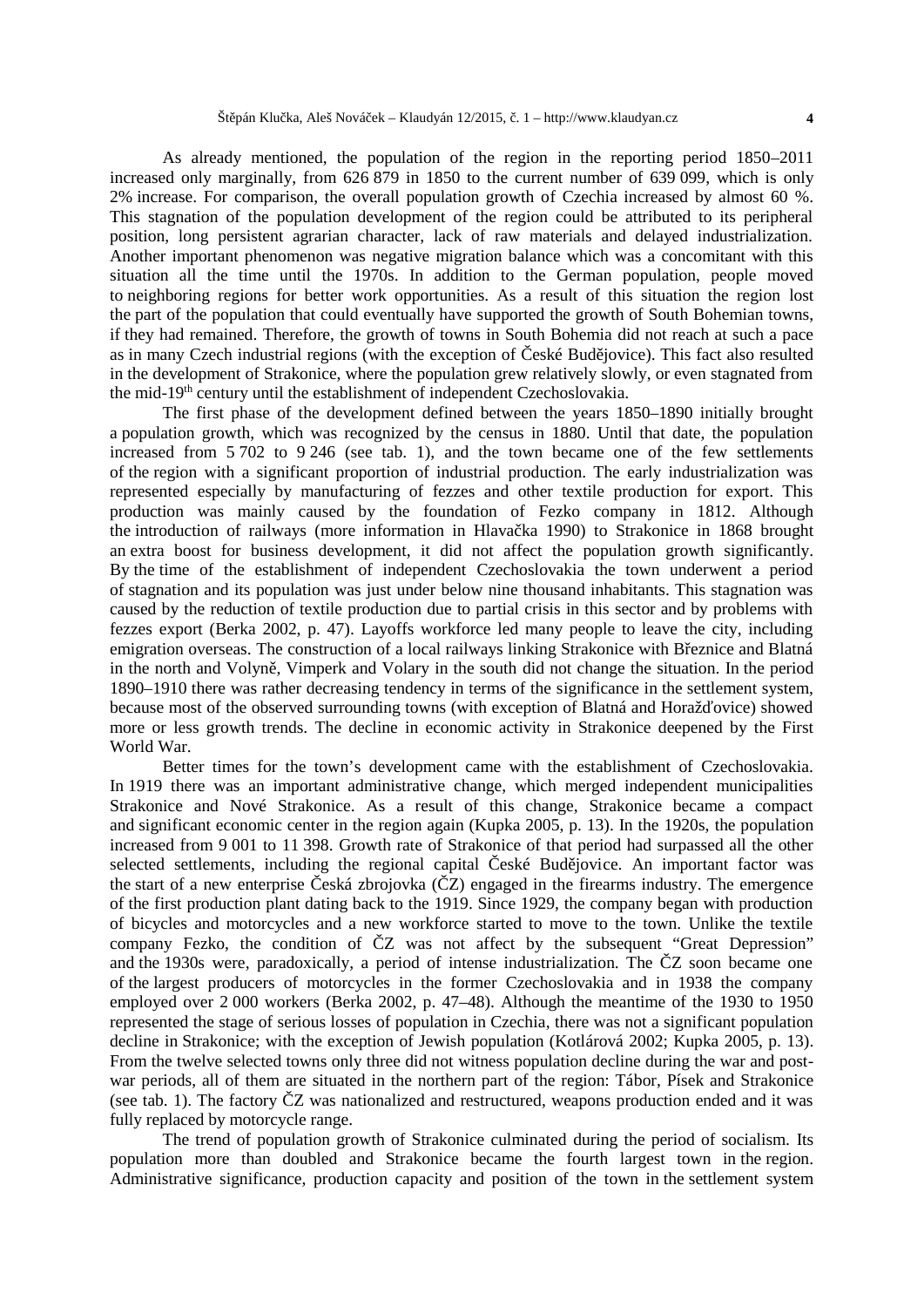grew up. The years 1950–1991 can be described as the fastest ever increasing phase in terms of population development of the town, while Strakonice as well as for example Prachatice became the fastest growing town in the whole region (see fig. 3). During 1950s and 1960s new production plants were constructed for the Z factory which boosted population growth further. People were coming into the town mainly from the surrounding countryside, where the collectivization of agriculture took place. In the second stage, 1970s and 1980s, another more than seven thousand inhabitants appeared. A large part of these people have received housing in newly built apartment buildings in the north of Strakonice. This growth was caused by a specific new policy applied by the state. In the 1970s, the policy directed country's investment more than ever to the peripheral and far less industrialized regions, including South Bohemian and Vysočina Regions. Major manifestation of this policy in the region was further expansion of production capacity of  $Z$ and opening of the new facility in the textile company Fezko (Stejskalová, Stejskal 2012, p. 33–35). This phenomenon was not specific only for Strakonice. We could see it in other district towns of the region on a similar scale, mainly in Prachatice, Jid ich v Hradec and eský Krumlov. Although the largest population rise of Strakonice took place in the 1970s and the 1980s, rapid growth was evident throughout the whole period of socialism, in which the population of the town has more than doubled from 12 056 in 1950 to 24 705 in 1991. The completion of urbanization at the turn of the 1980s and 1990s meant the end of population increases for the majority of towns. There also are several selected towns which have begun to lose its population; especially Volyn and Strakonice (see fig.  $10$ ). Conversely, Vod any showed a noticeable population increase. In the same period, Strakonice statistically lost 1 640 inhabitants, nearly 7 % of its population in 1991. This deficit can be partly justified by industrial restructuring  $(Z$  has also split up into several private entities) and growing unemployment. Furthermore, this trend involved a general decline in fertility and the advent of suburbanization processes – migration of people to municipalities in the hinterland of a bigger town or a city (Sýkora 2002, Hampl 2005). Surrounding villages such as Katovice, Sousedovice, epice or Radošovice could certainly be considered the suburbs of Strakonice.

### **Synthesis**

Taking into account the analyzed period, 1850–2011, Strakonice became the third fastest growing municipality in comparison with the other studied eleven towns. Population of Strakonice grew up nearly four times during the period. Only the regional capital eské Bud jovice and industrial town of Tábor showed more dynamic growth (eské Bud jovice grew up 7.9 times and Tábor 4.5 times). Conversely, the slowest development among the other district towns (centers of so called "big" districts from 1960–2002) showed eský Krumlov (1.9 times), Jind ich v Hradec (2 times) and Sušice (2 times), which all are towns affected by the expulsion of the German population (Stan k 1991). Even so, all the district towns included in this study showed a higher growth rate than the municipalities without this administrative position at the time of socialist planning and industrialization. Smaller towns without this function have undergone less dynamic growth, which was applied to selected settlements located in the territory of the former Strakonice district or with nearby distance: Blatná, Vod any (both increased approximately 1.7 times), Horaž ovice (1.3 times) and Volyn (its number of inhabitant was almost unchanged as a result of the expulsion of Germans; see tab. 1). This corresponds to the rule of concentration and the hierarchy of a settlement system throughout the industrial period (Hampl, Gardavský, Kühnl 1987). The lesser dynamic development in smaller towns was also affected by the vicinity of a near strong industrial center, which naturally drew off a part of their growth potential. On the basis of its population development, selected towns may be divided into three categories (see fig. 2).

Despite all the specifics, we could include Strakonice into the first group which represents towns with significantly more than average population growth. This group includes, in addition to Strakonice, also eské Bud jovice, Tábor and Písek. All mentioned towns were in the period 1960– 2002 the seats of the former "big" districts (Janák, Hledíková, Dobeš 2007). All these towns are also well known for the common tradition of textile and clothing production later supplemented by engineering. The significant disadvantage of Strakonice compared to Tábor and Písek was the long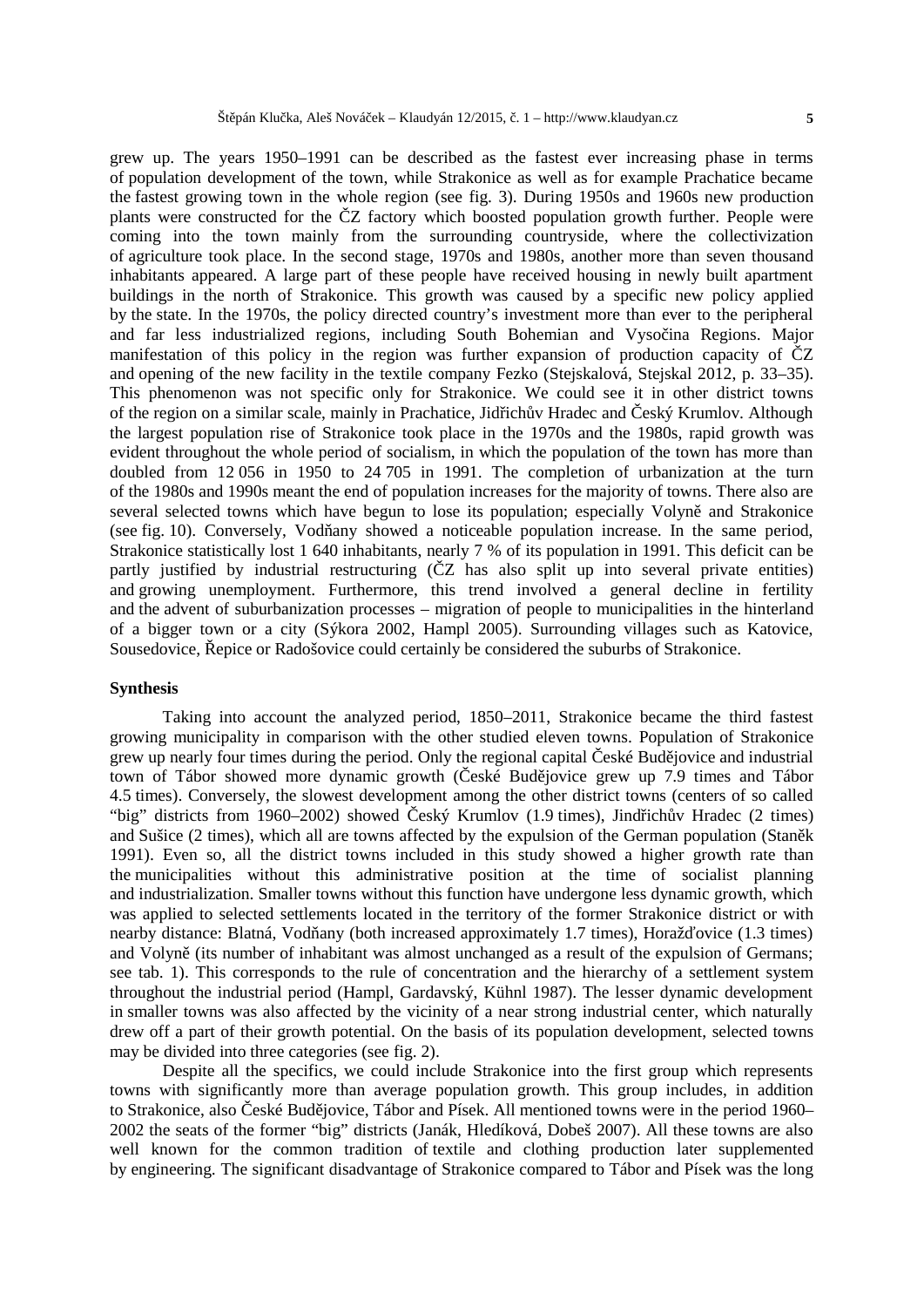administrative fragmentation, which had a negative impact on population trends of the town (especially during the period before the First World War). By far the highest population growth was showed by the regional capital eské Bud jovice, where all the important control functions, economic activities and railway connections were located. For this reason, there was faster industrialization and population growth than in other towns. The continuity of population development of these centers was not so disturbed by the post-war expulsion of Germans. It only partially affected eské Bud jovice. The obvious similarities in the trends of population development within the fastest growing group were shown by Tábor and Písek. Both towns maintained balance growth even during the years 1930–1950, while in the first stage of the socialist period it lagged behind the growth rate of Strakonice and eské Bud jovice. At that time there was a domination of textile industry in Tábor and Písek which belonged to a less state-supported production industry than engineering located in the territory of the other two towns. The second phase of socialist industrialization has touched all the district towns equally. In the last period after 1991 there was a characteristic phenomenon of population decline (with the exception of Písek), caused by negative net migration and suburbanization.





*Source: Klu ka (2013)* 

The second category consists of towns with average population growth dynamics. Here we can include following towns: Jind ich v Hradec, eský Krumlov, Prachatice and Sušice. These municipalities are rather small district towns with a borderland position whose development was strongly influenced by the expulsion of German ethnicity. For most of the industrial period this group showed no such increase as the towns of the first group. The largest increase in population occurred mostly during the second phase of the socialist era in the 1970s and 1980s. Their growth curves are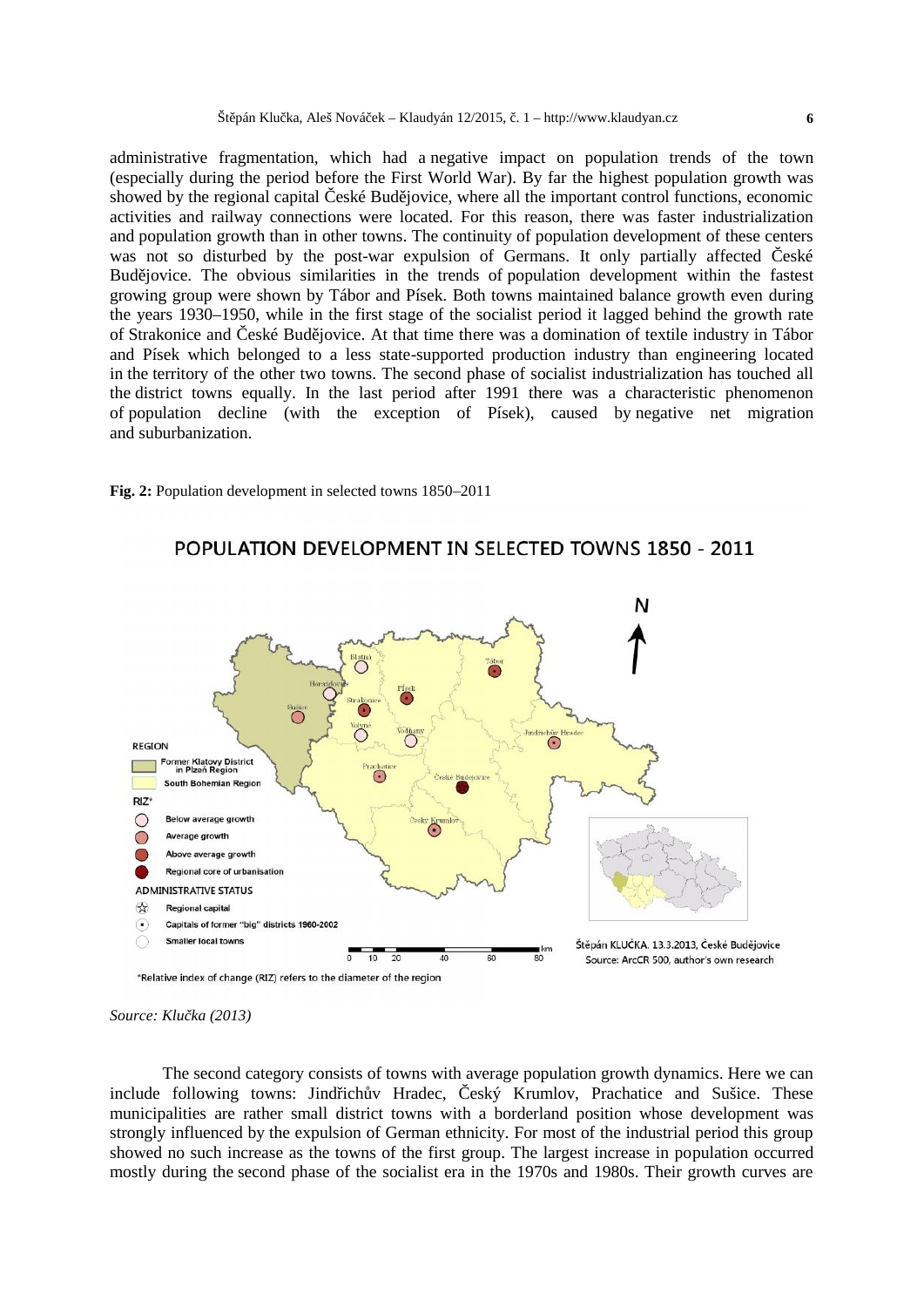less differentiated than in the previous group (see fig. 3). A certain exception could be Sušice, already lying outside the South Bohemian Region. In this case, it probably reflected a greater connection to the center of another region – Plze. The growth rate of Sušice exceeded the other towns only in the first period defined in the 1890. For all the other selected towns there was a typical population stagnation followed after the Second World War by the overall population decline. Both of these phenomena sprung from the peripheral borderland position. Low level of industrialization of these towns began slowly changing under the era of socialism. Timber and textile industry began to expand in these areas (equivalently applied  $\alpha$ ). Finally the new economic policy of the state at a later stage of socialism helped these disadvantaged cities in position for a dynamic population increase. Throughout the socialist period this tendency could be seen mainly in Prachatice, where people found new applications in the woodworking industry and later in engineering. The population of the town more than doubled from 1950 to 1991, and the growth rate even surpassed all the observed municipalities, including the second fastest growing town Strakonice. Since the 1990s the population of these settlements has stagnated (as opposed to the decrease of population in the larger towns in the first category). The only exception was the decreasing eský Krumlov, where people were more likely to leave in the last decade, because of the collapse of the paper industry and high unemployment.

Finally, the last category is represented by settlements with below-average dynamics of population growth. The group consists of rather smaller towns with a lower hierarchical position in the settlement system: Blatná, Vod any, Volyn and Horaž ovice. These towns were included into the study due to their near location to Strakonice and relatively close historical ties to this town. In comparison with the previous groups of municipalities this category is typical for its higher fluctuation in the population development, especially during the period of socialism (see fig. 3). Until the interwar period, the development of these towns corresponded more or less to the dynamics of the entire region (whether it was growth in the years 1850–1890, or subsequent stagnation in the 1890–1930). Expulsion of Germans did not cause a noticeable drop in population. It can be proved by the contrast of these towns with the development of borderland towns in the previous group. The expulsion was reflected to a limited extent only in Volyn, because it has never reached the original state afterwards. Its population slump continued in the 1950s and 1960s, when many of the inhabitants of this still very agriculturally oriented rural town moved to the nearby industrial town of Strakonice. In the same period, trends in population growth of other selected towns of that group were slightly increasing. This trend was replaced in the 1970s and 1980s by stagnation again, mainly due to the continuing movement of people into growing Strakonice or into other larger towns in the region. Trend of growing population has retained only Blatná, where a new enterprise engaged in food industry was built (Berka 2002, p. 89–104). In recent decades, since the 1991 census, these towns have experienced, as well as many others in the county, slight population decline due to aging of the population and particularly the young migration for work opportunities to larger cities. Vod any is the only town which successfully resists this trend of population decline because of its convenient transport position which helped to attract investment and thus the creation of new jobs (e.g. the company Vod anská dr bež Inc. and Pottinger Ltd.).

### **Conclusion**

Strakonice could be together with eské Bud jovice, Tábor and Písek considered one of the main industrial centers of the South Bohemia. During the whole period 1850–2011 the population has increased from 5 702 to 23 065 inhabitants, what is an increase of more than four times of its original state. Like many other industrial towns of the region, even the population of Strakonice grew up significantly especially in the 1850s and 1860s. The town experienced even faster economic and population boom in the interwar period, and subsequently during the socialist industrialization period from the 1950s to 1970s.

Population development in Strakonice corresponded to the general tendencies of the development of the settlement system in the whole of Czechia to a certain extent, alternatively in South Bohemia. Nevertheless we can find several specifics. One of them was relatively small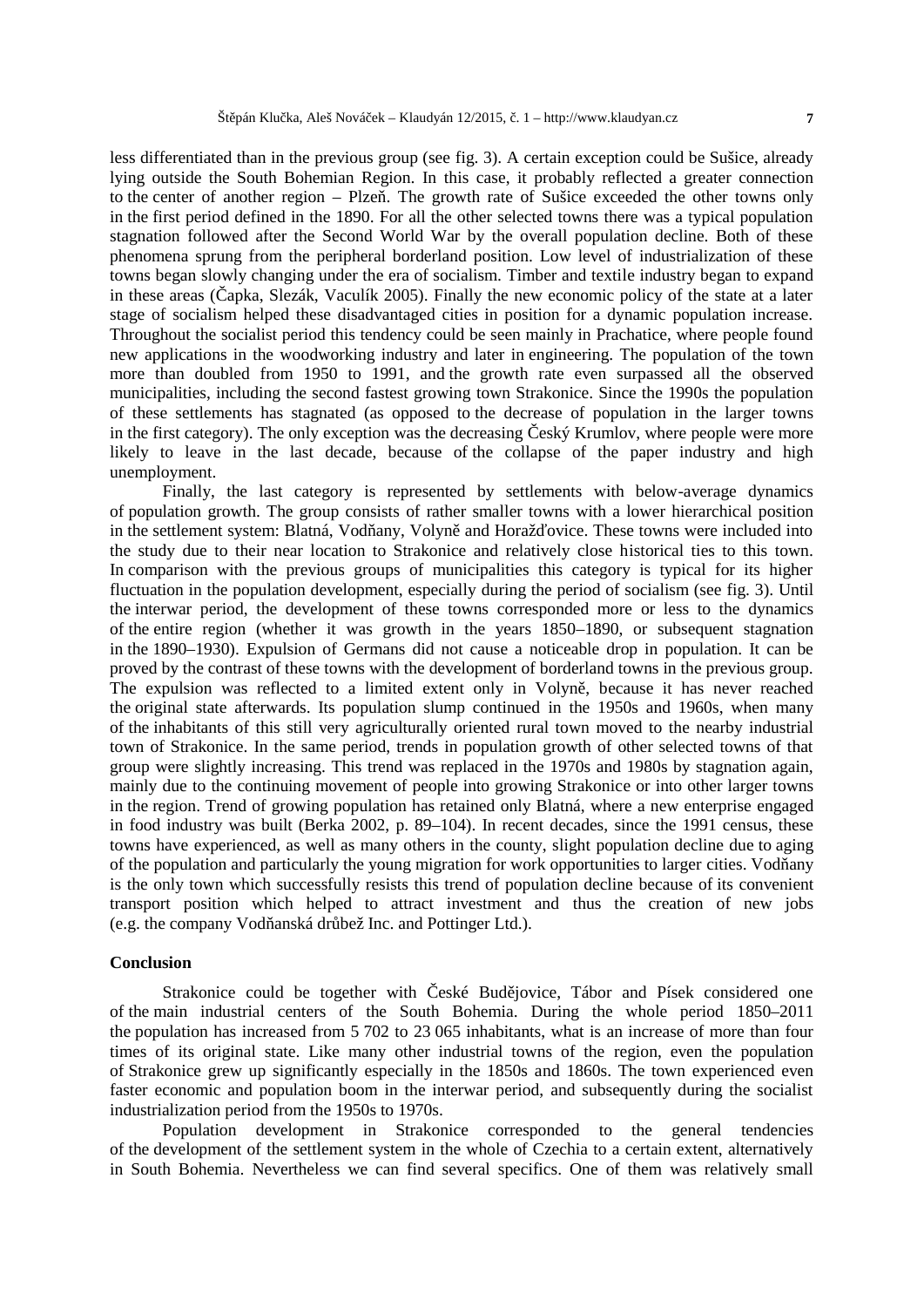impact of the introduction of the railways in the town in 1868. However, the connection to the railways meant a prerequisite for industrialization and gradual transformation into an industrial center. Another specificity that affected the population development is long-lasting administrative division into the two separate settlements - Strakonice and Nové Strakonice (Bezd kov). Theirs unification in 1919 created the compact regional center with faster development in subsequent decade. Between the World Wars, Strakonice experienced a dynamic heyday thanks to the foundation of engineering factory Z and its intensive industrialization coupled with population growth. Because of this early industrialization Strakonice differed significantly from other cities in South Bohemia, which rather stagnated and persisted in their orientation to the food and textile production. The early existence of the engineering company even resulted in specific development during the first two decades of socialist industrialization. Z plants and its production were changed to the production of motorcycles. This initiated a large migration into Strakonice, because of the large number of new job opportunities. As a result of this phenomenon, Strakonice became the fastest growing town in the region during the mentioned period. The following stages of the population development were not so unique in comparison with the general trend and have been followed by tendencies characteristic for most of the selected towns.

#### **Acknowledgement**

This paper is based on the results of the research project supported by the Czech Science Foundation under project No. P410/12/G113.

#### **References**

- AUERHAN, J. (1934): Vliv železnice na hustotu a vzrůst obyvatelstva okresních měst a ostatních obcí vechách v letech 1869–1930. Statistický obzor, 15, pp. 186–191.
- BELL, D. (1973): The Comming of Post-Industrial Society: A Venture in Social Forecasting. Basic Books, New York, 507 p.
- BERKA, R., ed. (2002): Historie a sou asnost podnikání na Strakonicku. M stské knihy, Žehušice, 247 p.

CVR EK, Z. (1989): Strakonice (m sto, lidé, osudy). MNV, Strakonice, 426 p.

- ČAPKA, F., SLEZÁK, L., VACULÍK, J. (2005): Nové osídlení pohraničí českých zemí po druhé světové válce. Akademické nakladatelství CERM, Brno, 359 p.
- SU (2014): Pote obyvatel v obcích Jihoteského kraje k 31. 12. 2013, http://www.czso.cz/xc/redakce.nsf/i/pocet\_obyvatel\_v\_obcich\_jihoceskeho\_kraje (30. 7. 2014).

FIALOVÁ, L. et al. (1996): D jiny obyvatelstva v eských zemích. Mladá fronta, Praha, 398 p.

- HAAS, J. (1958): Velikost lidských sídel v Bud jovickém kraji v letech 1654–1910. Jiho eský sborník historický, 27, No. 1, pp. 37–47.
- HAMPL, M. (1998): Realita, spole nost a geografická organizace. Hledání integrálního ádu. Charles University in Prague, Faculty of Science, Praha, 110 p.
- HAMPL, M. (2005): Geografická organizace spole nosti v eské republice: transforma ní procesy a jejich obecný kontext. Charles University in Prague, Praha, 147 p.
- HAMPL, M., GARDAVSKÝ, V., KÜHNL, K. (1987): Regionální struktura a vývoj systému osídlení SR. Charles University of Prague, Praha, 256 p.
- Historický lexikon obcí eské republiky 1869–2005. Vol. 1+2. SÚ, Praha 2006, 759 p. + 623 p.
- HLAVA KA, M. (1990): D jiny dopravy v eských zemích v období pr myslové revoluce. Academia, Praha, 179 p.
- JAKUBEC, I., JINDRA, Z. et al. (2006): D jiny hospodá ství eských zemí od po átku industrializace do konce habsburské monarchie. Karolinum, Praha, 437 p.
- JANÁK, J., HLEDÍKOVÁ, Z., DOBEŠ, J. (2007): D jiny správy v eských zemích. Od po átk státu po sou asnost. Nakladatelství Lidové noviny, Praha, 568 p.
- KLU KA, Š. (2013): Historickogeografické aspekty popula ního vývoje m sta Strakonice. Bachelor thesis. University of South Bohemia, Faculty of Education, Department of Geography, eské Bud jovice, 82 p.
- KLU<sub>KA</sub>, Š, NOVÁ EK, A. (2014): HIstorickogeografické aspekty popula ního vývoje m sta Strakonice. Jiho eský sborník historický, 83, pp. 251–272.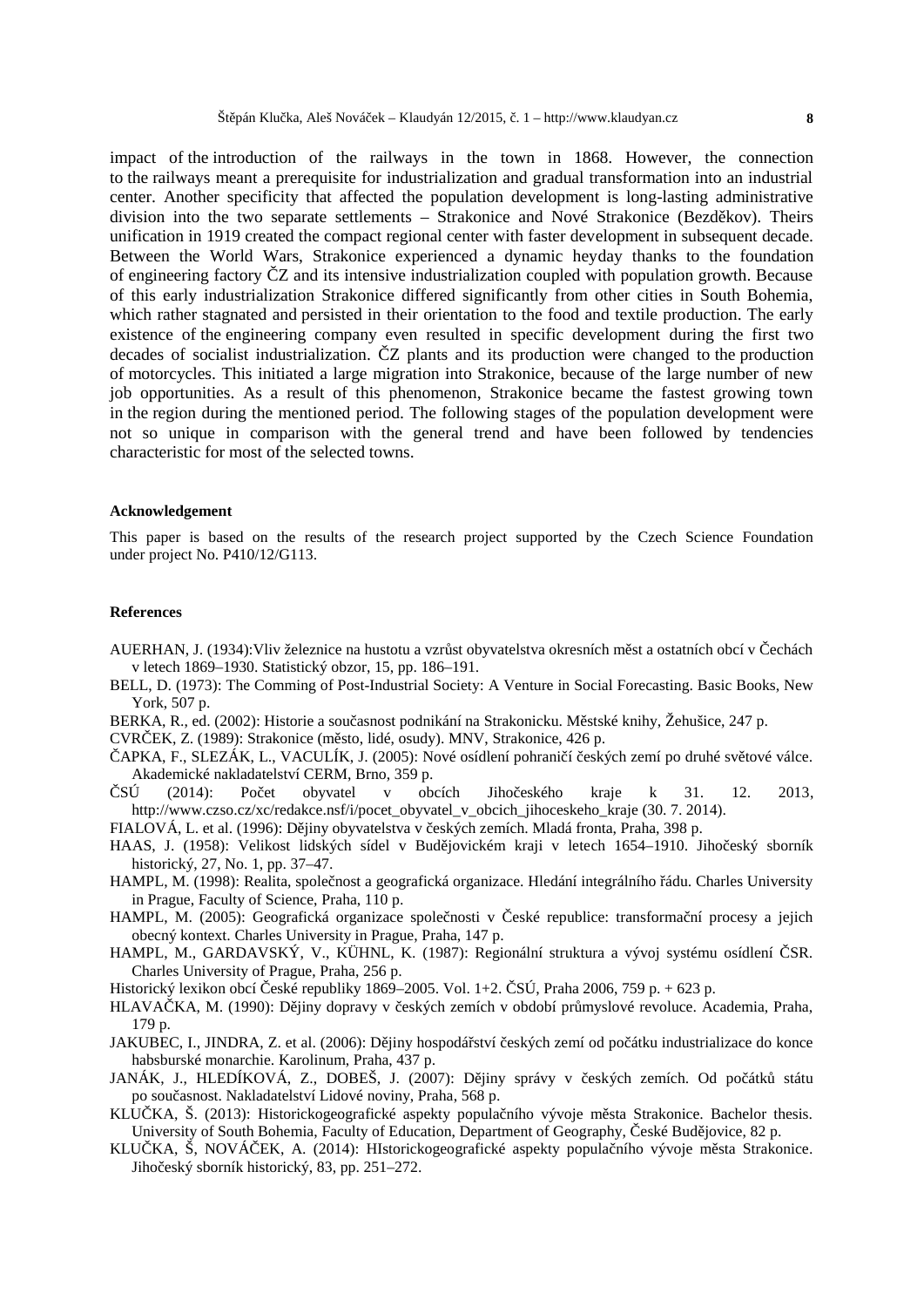- KOTLÁROVÁ, S. (2002a): Strakonický hrad (stavební historický vývoj). In: Parkosová, I. (ed.): Strakonice Kapitoly z historie. M sto Strakonice, Strakonice, 276 p.
- KOTLÁROVÁ, S. (2002b): Strakoni tí Židé. In: Strakonice Kapitoly ze života m sta. In: Parkosová, I. (ed.): Strakonice – Kapitoly z historie. M sto Strakonice, Strakonice, pp. 118–122.
- KUBEŠ, J. et al. (2009): Urbánní geografie eských Bud jovic a eskobud jovické aglomerace Vol. I. + II. Ústav vedy a výzkumu Mateja Bely, Banská Bystrica, 189 + 166 p.
- KU<sub>A</sub>, K. (2008): M<sub>sta a městečka v echách, na Moravě a ve Slezsku. Vol. VII., Libri, Praha, 991 p.</sub>
- KUPKA, J. (2005): Urbanistický vývoj Strakonic. In: Strakonice Kapitoly ze života města. In: Parkosová, I. (ed.): Strakonice – Kapitoly z historie. M sto Strakonice, Strakonice, 276 p.
- NOVÁČEK, A. (2004): Historickogeografické aspekty perifernosti a mikroregionální diferenciace kraje Vyso ina z pohledu popula ního vývoje. Master thesis. Charles University in Prague, Faculty of Science, KSGGR, Praha 2004, 127 p.
- NOVÁ EK, A. (2005): Dlouhodobé vývojové trendy polarizace prostoru v esku v zrcadle popula ního vývoje. Historická geografie, 33, pp. 367–396.
- NOVÁ EK, A. (2006): Analýza vlivu vybraných faktor na vývoj sídelního systému Vyso iny od roku 1869. Vlastiv dný sborník Vyso iny, 15, pp. 91–105.
- NOVÁ EK, A. (2012): Jižní echy v zrcadle d jin a srovnání. Geografické rozhledy, 21, No. 3, pp. 2–4.

PURŠ, J. (1960): Pr myslová revoluce v eských zemích. SNTL, Praha, 168 p.

PURŠ, J. (1973): Pr myslová revoluce. Vývoj pojmu a koncepce. Academia, Praha, 733 p.

Retrospektivní lexikon obcí SSR 1850–1970. Vol. I/1 (SR). FSÚ, Praha 1978, 680 p.

- ROSTOW, W. W. (1960): The Stages of Economic Growth: A Non-Communist Manifesto. Cambridge University Press, Cambridge, 178 p.
- STAN K, T. (1991): Odsun N mc z eskoslovenska 1945–1947. Academia, Praha, 536 p.
- STEJSKALOVÁ, H., STEJSKAL, A. (2012): 200 let textilní výroby ve Strakonicích. Knihy 555, Liberec, 55 p.
- SÝKORA, L., ed. (2002): Suburbanizace a její sociální a ekonomické d sledky. Ústav pro ekopolitiku, Praha, 191 p.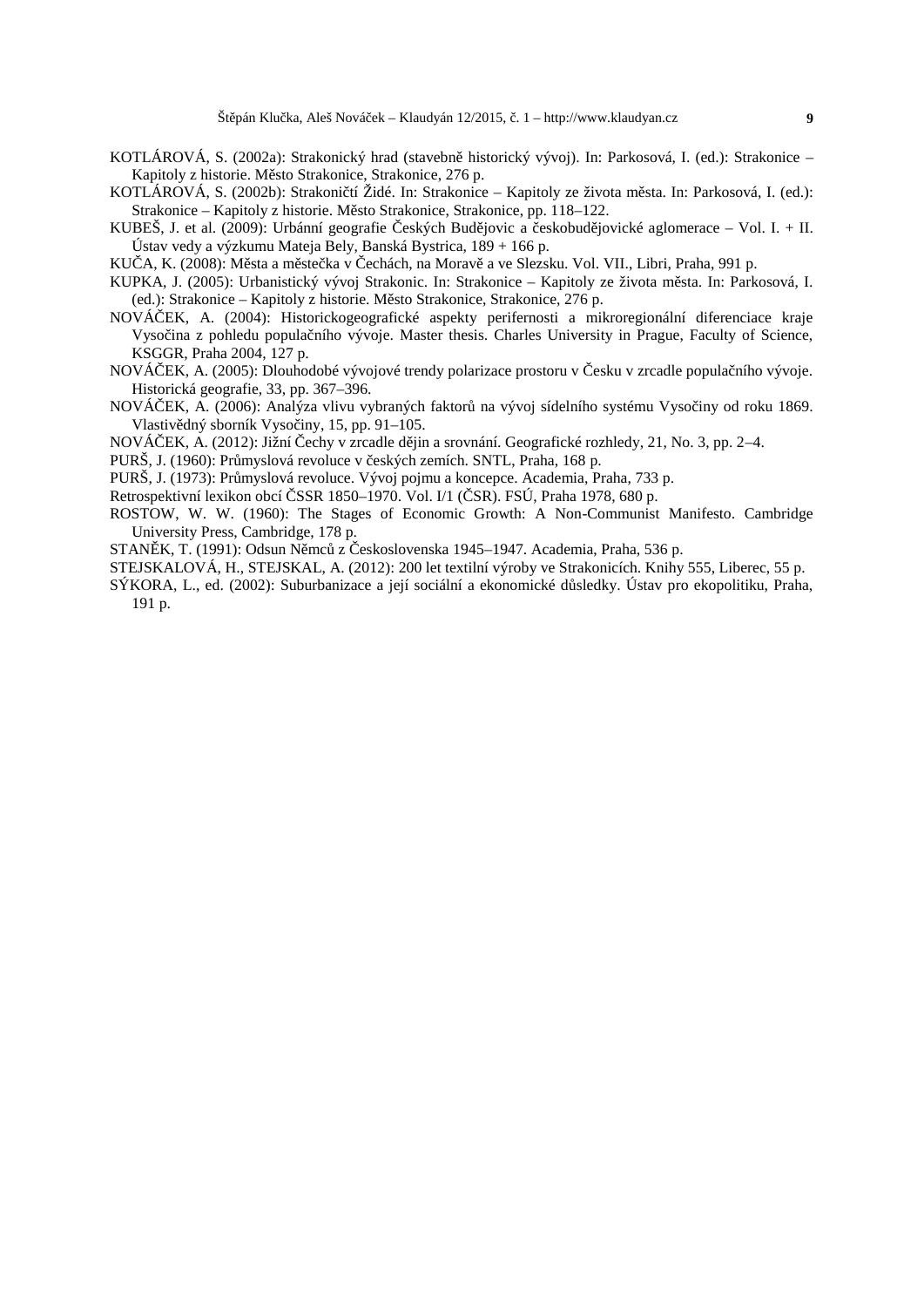### **Appendices**

| Town                                   | 1850        | 1890        | 1910       | 1930       | 1950          | 1970      | 1991       | 2011       |
|----------------------------------------|-------------|-------------|------------|------------|---------------|-----------|------------|------------|
| Blatná                                 | 3892        | 4 8 9 1     | 4 8 3 9    | 4476       | 4 3 5 5       | 5 2 6 2   | 6944       | 6 7 1 4    |
| eské Bud jovice                        | 11 4 4 4    | 32 134      | 54 78 6    | 59 079     | 55 709        | 76 699    | 97 243     | 93 639     |
| eský Krumlov                           | 6908        | 8 9 0 3     | 9485       | 9709       | 8441          | 10 4 30   | 14 108     | 13 478     |
| Jind ich v Hradec                      | 10777       | 12 032      | 13 602     | 13 591     | 12 080        | 14 675    | 21 822     | 22 062     |
| Písek                                  | 7728        | 12 550      | 17 273     | 18 658     | 20 560        | 23 713    | 29 550     | 29 641     |
| Prachatice                             | 4 3 7 9     | 5 3 6 3     | 5 7 7 9    | 5926       | 5 1 3 0       | 7 100     | 11 805     | 11 432     |
| <b>Strakonice</b>                      | 5 702       | 8733        | 8715       | 11 398     | 12 056        | 17478     | 24 705     | 23 065     |
| Tábor                                  | 7489        | 12 652      | 17495      | 19 4 25    | 23 696        | 27 181    | 36 342     | 35 196     |
| Vod any                                | 4 1 2 3     | 5 3 6 4     | 5811       | 5813       | 5 6 24        | 6 2 8 4   | 6 3 3 1    | 7026       |
| Volyn                                  | 2843        | 3757        | 4 1 3 1    | 3 9 3 0    | 3 3 4 9       | 2970      | 3 2 5 1    | 3 0 4 1    |
| Horaž ovice                            | 4 0 2 2     | 5 6 3 5     | 5 3 5 6    | 5 1 8 6    | 4 6 24        | 5 7 1 4   | 5 8 2 0    | 5 5 7 8    |
| Sušice                                 | 5 5 5 5 5   | 8 1 1 7     | 8866       | 8715       | 8 2 2 9       | 9498      | 11 308     | 11 323     |
| Sum of all 11 towns                    | 74 862      | 120 131     | 156 138    | 165 906    | 163 853       | 207 004   | 269 229    | 262 195    |
| Sum without Sušice and<br>Horaž ovice  | 65 285      | 106 379     | 141 916    | 152 005    | 151 000       | 191 792   | 252 101    | 245 294    |
| (Share on South<br>Bohemian Reg. in %) | (10,4)      | (14,9)      | (18, 8)    | (21,1)     | (27,4)        | (33,2)    | (40,5)     | (38,4)     |
| South Bohemian Region                  | 626 879     | 716 015     | 753 025    | 718 820    | 550 911       | 577 543   | 622 889    | 639 099    |
| Czech Republic total                   | 6 6 24 3 18 | 8 6 6 4 5 6 | 10 076 727 | 10 674 240 | 8 8 9 6 0 8 6 | 9 807 696 | 10 302 215 | 10 512 208 |

**Tab. 1:** Population development of selected towns 1850–2011

*Source: Historický lexikon obcí České republiky 1869–2001, Klučka (2013). Notes:* The data is based on the current territory of the municipalities



**Fig. 3:** Population dynamics of selected towns due to the development of the region (RIZ)

*Notes:* RIZ (relative index of change) see chapter Applied methodology. Values greater than 1.0 indicate higher relative growth than the average growth of the entire South Bohemian Region and vice versa in case of lower values.

*Source: Klu ka (2013).*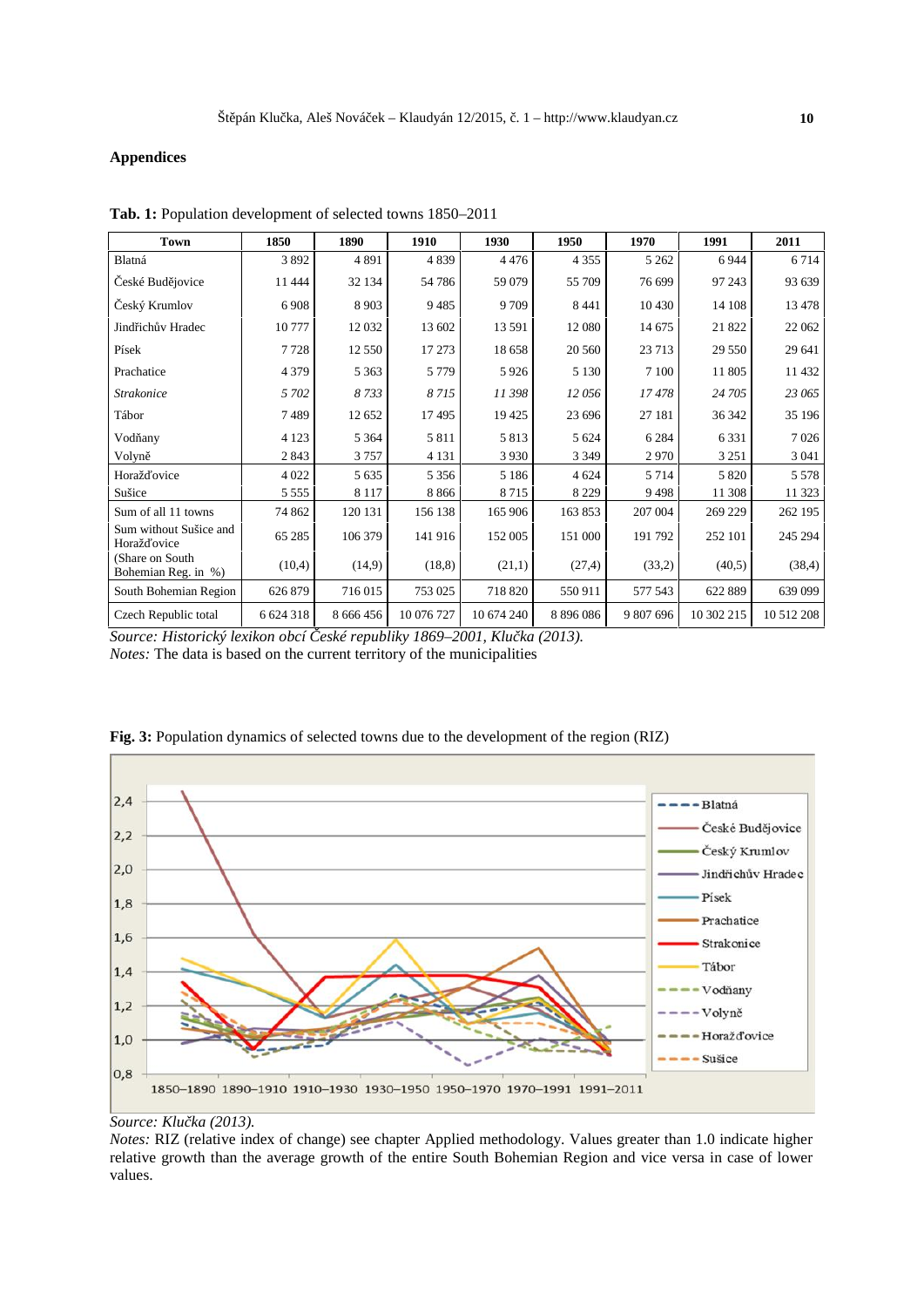POPULATION DEVELOPMENT IN SELECTED TOWNS 1850 - 1890





*Source: Klu ka (2013)* 

**Fig. 5:** Population development in selected towns 1890–19100



# POPULATION DEVELOPMENT IN SELECTED TOWNS 1890 - 1910

\*Relative index of change (RIZ) refers to the diameter of the region

*Source: Klu ka (2013)*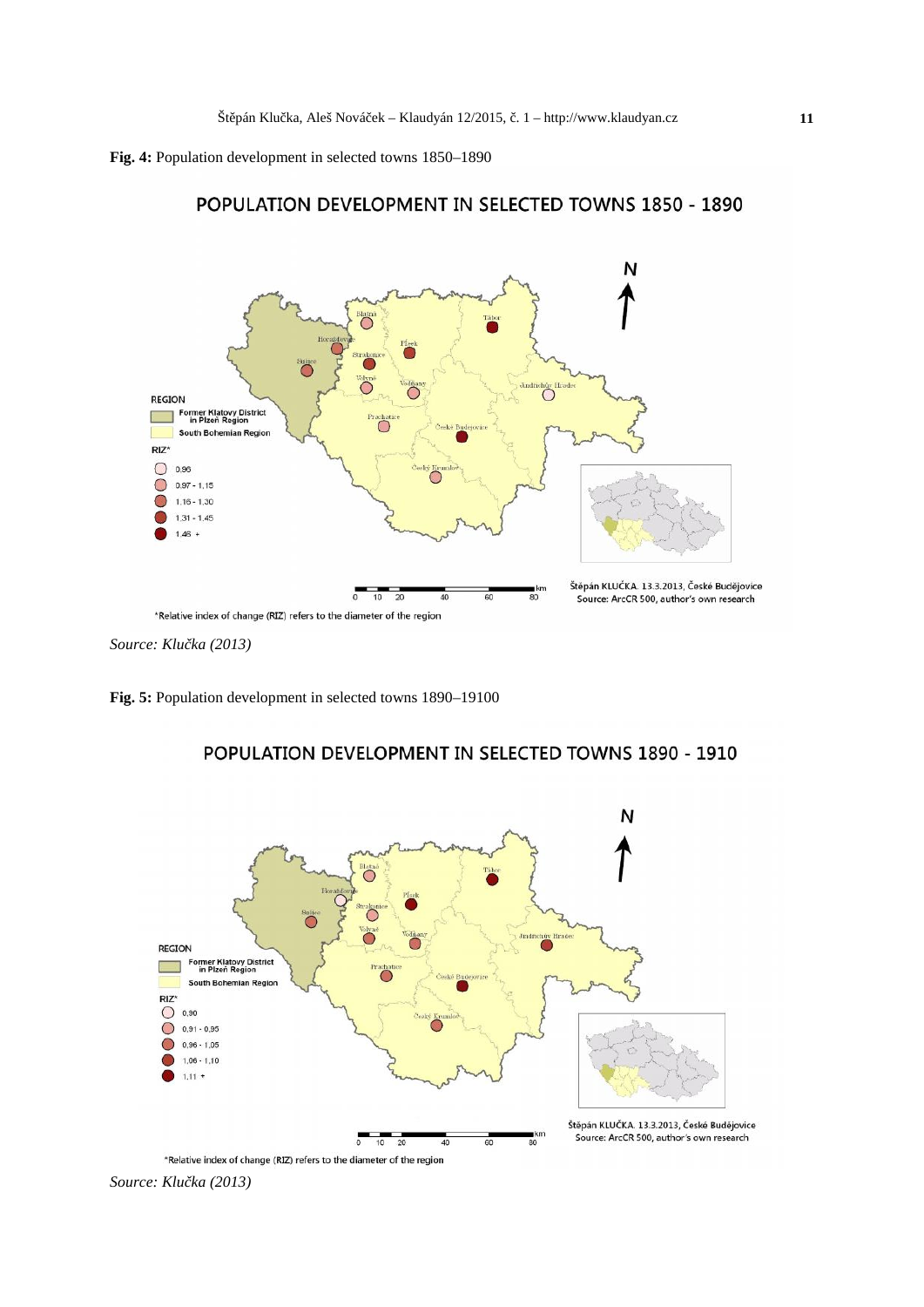

# POPULATION DEVELOPMENT IN SELECTED TOWNS 1910 - 1930

*Source: Klu ka (2013)* 

**Fig. 7:** Population development in selected towns 1930–1950



# POPULATION DEVELOPMENT IN SELECTED TOWNS 1930 - 1950

\*Relative index of change (RIZ) refers to the diameter of the region

*Source: Klu ka (2013)*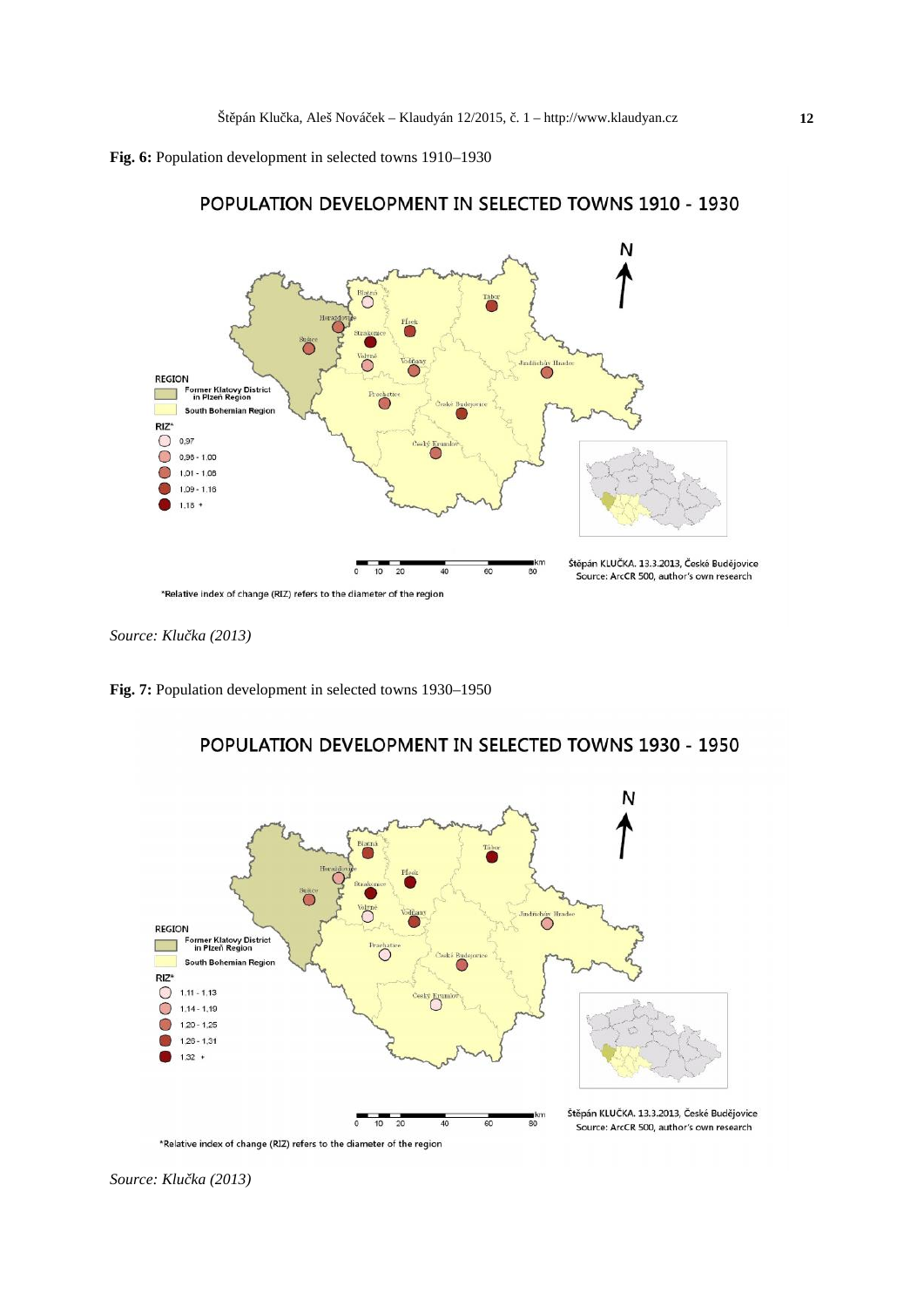



# POPULATION DEVELOPMENT IN SELECTED TOWNS 1950 - 1970

*Source: Klu ka (2013)* 

**Fig. 9:** Population development in selected towns 1970–1991



# POPULATION DEVELOPMENT IN SELECTED TOWNS 1970 - 1991

Source: ArcCR 500, author's own research

<sup>\*</sup>Relative index of change (RIZ) refers to the diameter of the region